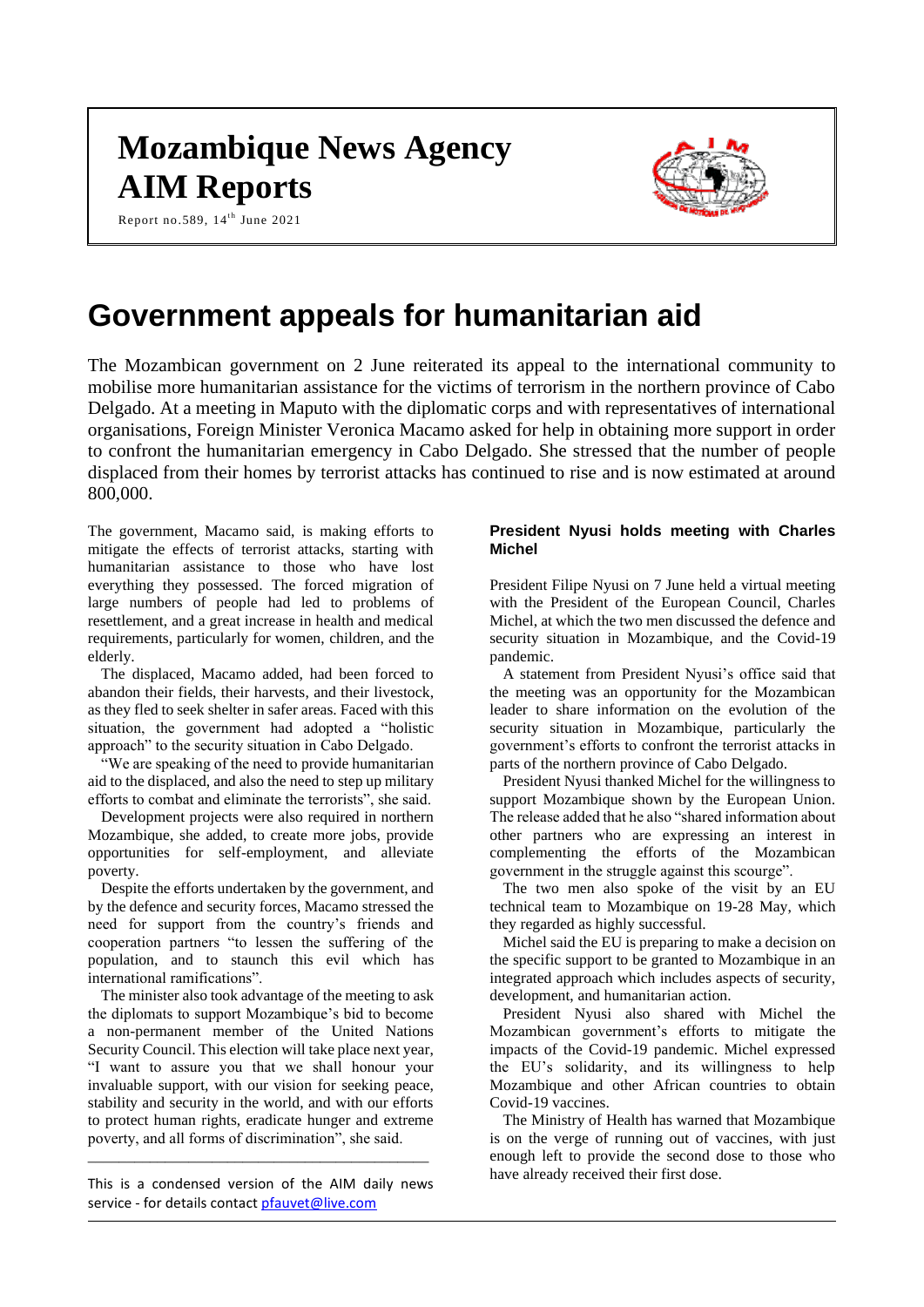# **Government tackles vulnerability to climate change**

The Mozambican government is focused on optimising plans and strategies to reduce the country's vulnerability to the adverse effects of climate change, declared the Minister of Land and Environment, Ivete Maibase.

Speaking on 9 June at the opening of the First National Conference on Climate Change, Maibase said the government prioritises the prevention and mitigation of natural disasters, particularly in rural communities. She noted that, due to its geographical location, the country "is in a situation of extreme vulnerability to the impacts of climate change. This demands from us the adoption of strategies that will allow future generations to live with this phenomenon".

Maibase said her ministry has been undertaking actions to strengthen the sustainable management of natural resources, with the strategic goal of reducing the vulnerability of communities, of the economy and of infrastructures to climate risks and natural disasters.

Mozambique, she added, is making every effort to honour its commitments under the United Nations Convention on Climate Change, and under the subsequent Paris agreement. To implement these commitments, between 2020 and 2030, a budget of US\$11 billion is required.

For the government, climate change is not only a threat to achieving the United Nations' Sustainable Development Goals, and to poverty reduction in Mozambique, Maibase said, but also has the potential to destroy the gains the county has already made in implementing its development agenda.

Climate change, she added, could lead to mass migration and the destruction of livelihoods, compromising development, and exacerbating the inequalities between men and women.

The response to climate change, Maibase continued, "requires the participation of all development actors, and all cooperation partners, including the private sector". All must be involved in the measures to adapt to and mitigate the effects of climate change.

For her part, the resident coordinator in Mozambique of the United Nations system, Myrta Kaulard, guaranteed that the UN will always be willing to support Mozambique in the sustainable use of natural resources, the protection of biodiversity, climate resilience and the consolidation of the green and blue economy. She transmitted the message from UN Secretary General, Antonio Guterres, on the occasion of World Environment Day, celebrated on 5 June, in which he warned that the degradation of the natural world is compromising the welfare of 3.2 billion people – 40 per cent of humanity. "We are rapidly approaching a point of no return for the planet", said Guterres. "We face a triple environmental emergency from the loss of biodiversity, climate disruption and growing pollution. For a long time, humanity has cut down the world's forests, polluted its rivers and oceans, and ploughed its fields to exhaustion. We are devastating the very ecosystems that support our societies".

# **Armed forces deny using land mines**

The Mozambican defence and security forces have categorically denied reports in some foreign media that they have used land mines in the conflict with Islamist terrorists in the northern province of Cabo Delgado.

Speaking at a Maputo press conference on 11 June, spokesperson for the Defence Ministry. Colonel Omar Saranga stressed that the defence forces are committed to acting in accordance with all the treaties and conventions that Mozambique has signed and ratified. This includes the Ottawa Treaty on the Prohibition of the Use, Stockpiling, Production and Transfer of Anti-Personnel Mines and on Their Destruction. Mozambique signed this treaty in December 1997 and ratified it the following year.

Mozambique had been one of the most heavily mined countries in the world, but a major demining effort, begun after the 1992 peace agreement between the government and the Renamo rebels, led to the country being declared free of land mines on 1 December 2015. Under the Ottawa Treaty, the armed forces (FADM) destroyed their stocks of land mines.

According to the Halo Trust, one of the charities that led the demining effort, about 171,000 mines were removed and destroyed. Mozambique became the first heavily mine contaminated country to be declared free of this scourge.

Saranga insisted that Mozambique remains faithful to the principles of the Ottawa treaty. He stressed that the anti-terrorist operations in Cabo Delgado are intended to "guarantee the safety of the population, and of public and private property, and to restore normality". He added that the defence and security forces are strengthening their relations with human rights and humanitarian aid bodies.

Saranga said that the good name and image of Mozambique should be built by all sectors of society and particularly by the media. He urged journalists and editors "to contribute with their knowledge and advice, by acting with rigour and impartiality, and informing society of the consequences of violent extremism.

# **Covid-19 remains under control**

The Mozambican health authorities on 11 June announced that, in the previous 24 hours, a further 76 people were diagnosed with the Covid-19 respiratory disease. 73 of the cases were Mozambican citizens, one was a foreigner and in two cases nationality had not yet been confirmed.

According to a Health Ministry press release, since the start of the pandemic 71,355 people have been diagnosed with Covid-19 out of 565,793 tested.

The Ministry release reported that 16 people remain in Covid-19 treatment centres, 12 in Maputo, two in Nampula, one was in Tete, and one was in Matola.

For the second consecutive day, no deaths from Covid-19 were reported. Thus, the total Covid-19 death toll in Mozambique remains 840.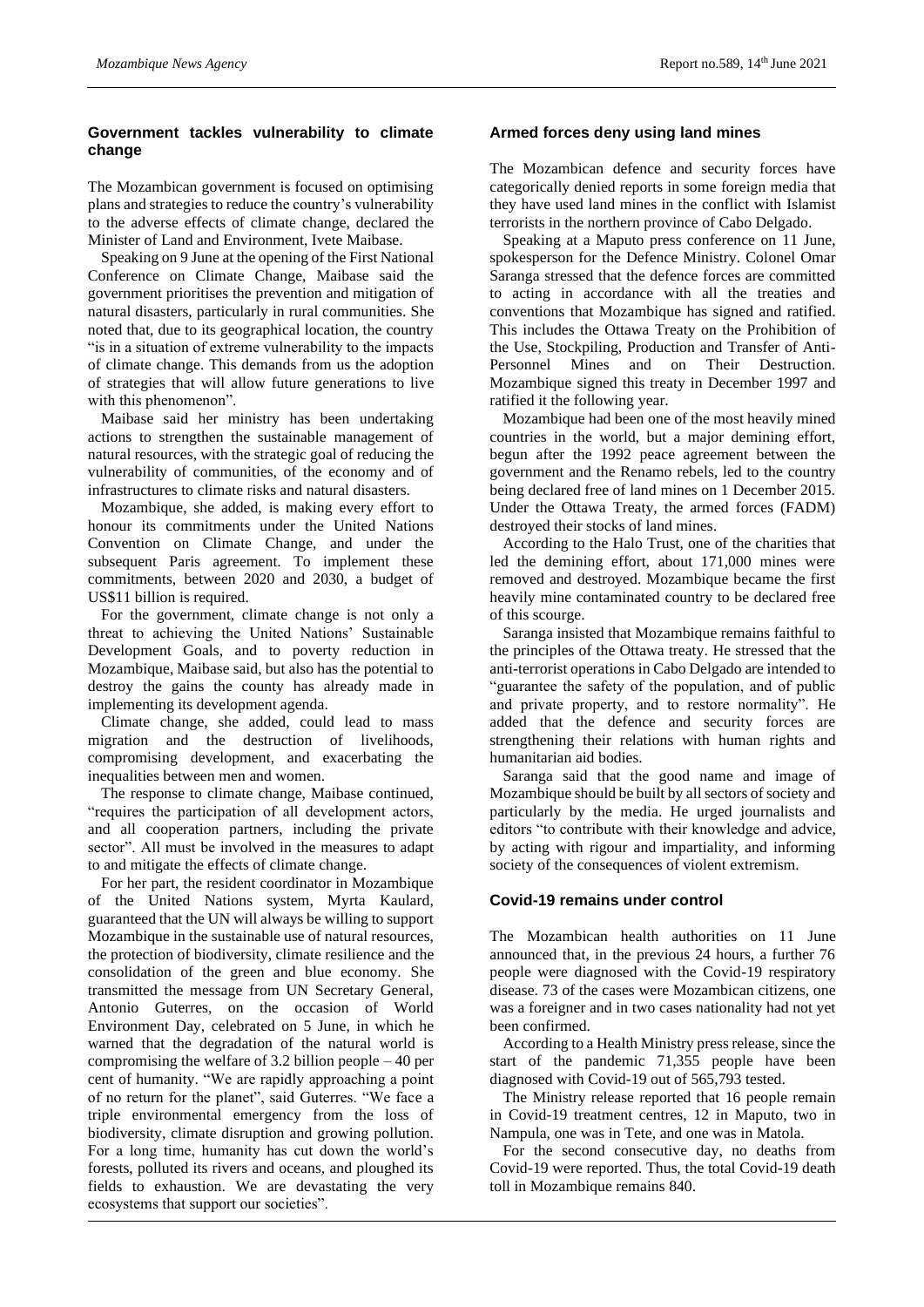## **President Nyusi inaugurates district hospital**

President Filipe Nyusi on 10 June inaugurated a new hospital in Jangamo district, in the southern province of Inhambane, as part of the presidential initiative "One district, one hospital", to ensure that each of Mozambique's 154 districts has a reference hospital.

"The idea is to guarantee that, in a short space of time, Mozambique expands the coverage of good quality health services to all regions of the country, and particularly the rural areas", President Nyusi stressed at the inauguration ceremony.

Building the Jangamo hospital, he said, was not merely complying with the government's own heath agenda – it was also in line with the internationally agreed Sustainable Development Goals "which seek to ensure access to quality health care and promote the well-being of all".

President Nyusi pointed out that the Jangamo hospital will benefit more than 150,000 people. In the past, to obtain hospital care, the residents of Jangamo district had to travel long distances, often on foot, to reach the cities of Inhambane or Maxixe. "Pregnant women about to give birth will no longer have to make their way across long distances to obtain specialist treatment", President Nyusi added. He stated that the new district hospital will also encourage tourism, which, prior to the Covid-19 pandemic, was regarded as the key economic area for Inhambane province. "Tourists need a guarantee of security and medical treatment in the event of any health emergency", he said.

President Nyusi was pleased to note that construction of the new hospital included houses for the doctors, boreholes for water supply and an electricity generator. "This is fundamental", he declared.

The President said that, from 2019 to 2020, the national health service had expanded from 1,674 to 1,721 health units, a growth of 2.8 per cent. But most of these are health posts, and health centres, rather than hospitals. "The challenge still remains", said President Nyusi, "since only 47 of the country's 154 districts have a district hospital".

The Jangamo hospital has a 55-bed capacity, and was financed by the Islamic Development Bank, which provided US\$11 million. Work on the hospital began in February 2018, and, although it has only now been officially inaugurated, ended in March 2020. The facilities include an operating theatre, emergency services, a blood bank, a maternity ward, a waiting house where pregnant women can stay before they give birth, a pharmacy, and a morgue.

"As you can see, our philosophy is not simply to proclaim the district as a pole of development, but to take development to the district", said President Nyusi. "We are taking hospitals, banks, electricity, water, markets and much more to the districts".

The President also urged the managers and doctors at the hospital to respect the patients, and to avoid illicit charges for services "because this damages the image of the health professionals and destroys the efforts of the government".

#### **President Nyusi to miss Olympic Games**

President Filipe Nyusi has announced that he will not attend the opening ceremony of the Olympic Games in Japan, to show solidarity with the victims of the terrorist attacks in the northern province of Cabo Delgado.

The games are scheduled to begin on 23 July in Tokyo. They should have happened in 2020 but were postponed a year because of the Covid-19 pandemic..

Secretary of State for Sport, Gilberto Mendes, broke the news that President Nyusi will not be going to Tokyo in an interview on 9 June on Radio Mozambique. He made it clear that, for President Nyusi, the crisis in Cabo Delgado takes priority over any sporting event. Mendes said that initially President Nyusi had accepted the Japanese government's invitation to attend the opening ceremony but had changed his mind in the light of the Cabo Delgado drama.

Parts of Cabo Delgado have been under attack from Islamist terrorists since October 2017. The jihadist group has declared its loyalty to the international terrorist network calling itself "Islamic State".

At least 2,500 people have died in the conflict, and over 700,000 people have been displaced from their homes, forced to seek refuge in parts of Cabo Delgado still regarded as safe, or in other provinces.

#### **Former mayor to appeal against sentence**

Raimundo Chambe, the lawyer for the former Mayor of Maputo, David Simango, has announced that his client is appealing against the 18-month jail sentence, converted into a fine, that he received from the KaMpfumo municipal district court on 9 June.

The court found Simango guilty of illicitly accepting an offer or promise and abuse of his office. According to the Central Office for the Fight against Corruption (GCCC), which brought the case against the former mayor, the company Epsilon Investments gave Simango a flat in central Maputo, in exchange for the rights to a plot of land where it wanted to build a condominium.

Chambe, cited in the daily newspaper "O Pais", argued that Epsilon Investments had signed a contract with Simango's wide, Celestina Gonzaga, under which it sold the flat in question and she agreed to pay for it in instalments.

The GCCC claimed that Gonzaga had not paid anything for the flat and believed that the contract was just a device to hide the true nature of the arrangement – which was that Epsilon gave the flat to the then mayor, in exchange for title to the land it wanted.

But Chambe claimed that Epsilon's deal with Gonzaga about the flat long predated the election of Simango as Mayor. There was correspondence about the building dating from the time when the city was led, successively, by Joao Baptista Cosme, Artur Canana and Eneas Comiche (in his first term of office).

Chambe found it odd that the GCCC had prosecuted Simango, but not Epsilon Investments. Thus, the man who had allegedly taken the bribe was in the dock, but not the company that offered it.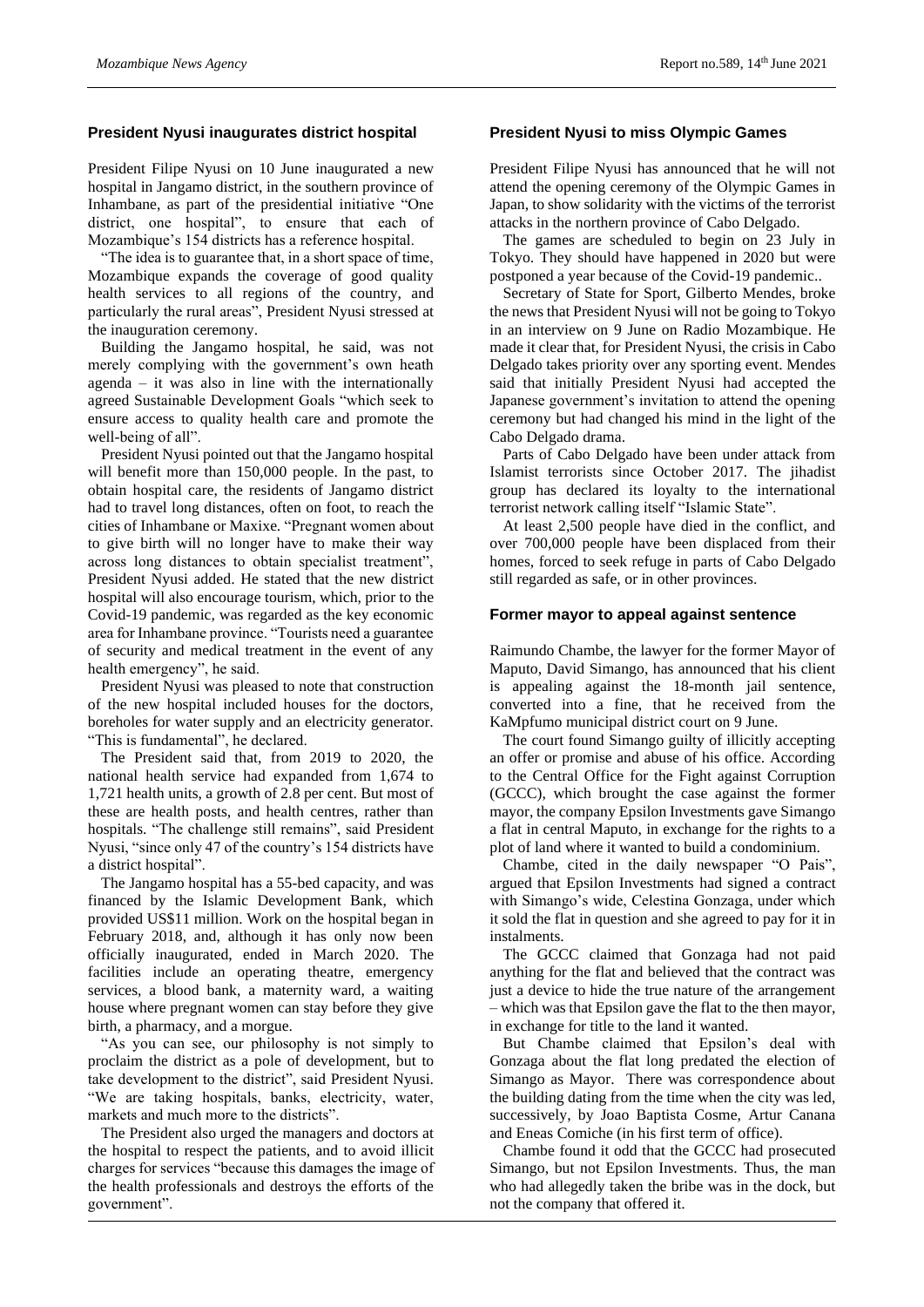## **World Bank grant for sustainable rural economy**

The World Bank on 10 June approved a grant of US\$150 million from the International Development Association (IDA) in support of the first phase of Mozambique's Sustainable Rural Economy Programme. According to the World Bank, this programme will "improve the incomes and resilience of communities in rural areas".

The Bank states that the project "will provide support to small agriculture producers and fisheries to increase their productivity and access to markets and help Micro, Small, and Medium Enterprises improve their sales, while promoting the adoption of climate-smart agricultural practices".

According to Diego Carballo, Lead Agriculture Economist, and the operation's task team leader, "it is evident that economic expansion in agriculture yields the highest impact on poverty reduction in Mozambique. However, the sector's potential continues to be challenged by low productivity, mostly due to low technology adoption, limited provision of agricultural services, coupled with high seasonality in production, as well as increasing climate vulnerability. This project seeks to address some of these challenges".

The project will be implemented by the Ministry of Agriculture and Rural Development and is in line with the country's priorities outlined in the government's five-year plan, the Bank's partnership framework with Mozambique for 2017-21, as well as the new conflictprevention and resilience-building focus of World Bank activities in Mozambique.

The IDA is that part of the World Bank which provides grants and soft loans to projects and programmes in the world's poorest countries intended to boost economic growth, reduce poverty, and improve living standards.

## **World Bank grant for Covid-19 vaccinations**

The World Bank on 4 June approved a US\$100 million grant from the IDA and a US\$15 million grant from the Global Financing Facility (GFF) in support of Mozambique's efforts to expand its COVID-19 vaccination campaign.

According to the World Bank, the funds will be used "to acquire, manage, and deploy COVID-19 vaccines and to strengthen the national health system's preparedness and capacities, as well as to ensure continuity of essential health services, particularly for women, children, and adolescents".

The project will fund the acquisition of COVID-19 vaccines and supplies needed for vaccine delivery and distribution, including dilutants, syringes, and other medical supplies, the release added. It will also support vaccine logistics, including cold chain inputs, storage, and transportation as well as training community health workers in rolling out the COVID-19 vaccine campaign.

According to Miguel Angel San Joaquin Polo, Senior Health Economist, and the operation's task team leader, "this operation will enable the purchase of approximately seven million doses of COVID-19 vaccines, the single largest contribution for Mozambique's vaccination efforts thus far. This will provide coverage for approximately twenty percent of the eligible population".

The GFF is described as a multi-stakeholder partnership hosted at the World Bank that supports countries with the world's highest maternal and child mortality burden and financial needs.

# **Construction of Cuamba solar power station begins**

The Minister of Mineral Resources and Energy, Max Tonela, on 10 June reiterated the government's determination to diversify the country's energy matrix through further investment in clean and renewable sources of power. He was speaking in the town of Cuamba, in the northern province of Niassa, at the ceremony to lay the first stone in the construction of a solar power station in the locality of Tetereane, intended to meet the growing demand for power.

The solar power station, budgeted at US\$32 million, will cover 47 hectares, with a complex of 35,000 photovoltaic panels. Initially it is expected to produce about 41,000 megawatt-hours of electricity a year.

The project also envisages a transmission line running for 450 metres between the solar power station and the Cuamba substation, on the national grid. Work will be done to strengthen the substation and install a 16 MVA transformer.

After the conclusion of the project, scheduled for June 2022, an improvement is expected in the quality of power supplied, not only to consumers in Niassa, but also to the northern districts of the neighbouring province of Nampula. The project will create 100 jobs (90 of them for Mozambicans) during the construction phase, but only ten in the operational phase.

The project management has pledged to allocate one per cent of the revenue from the project (expected to be two million meticais – about US\$32,200 – a year) for community development in Cuamba municipality and district, including building schools and drilling boreholes for water supply.

Tonela said that the Tetereane station will be the third solar powered station in the country. The first was set up in Mocuba, in Zambezia province, and has been in operation since 2019. The second, at Metoro, in Cabo Delgado, is still under construction, and should be concluded later this year. "We are paying particular attention to renewable sources", sad Tonela, "since they allow us to put power stations at various points scattered across the country, helping us to create alternatives that improve security and quality of supply, and also make our climate agenda viable".

Among the partners in the Cuamba station are the publicly-owned electricity company, EDM, the Londonbased independent power producer Globelec, and Source Energia, which specialises in the development of electricity projects in Portuguese speaking African countries.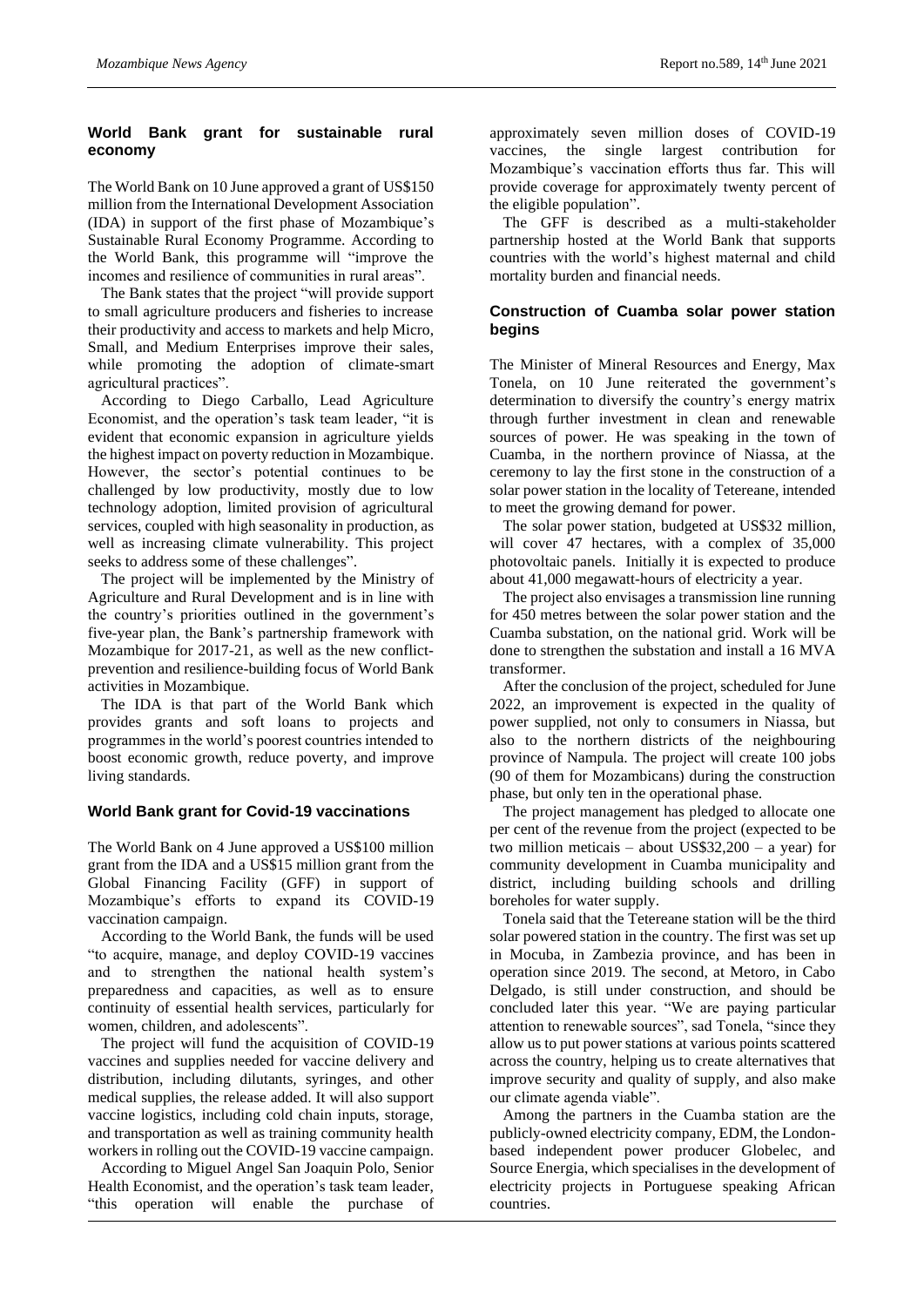# **Six sentenced for facilitating illegal ruby mining**

The Montepuez district court, in the northern province of Cabo Delgado has sentenced seven people to 18 months imprisonment for facilitating the illegal mining of rubies in the concession granted to the company Montepuez Ruby Mining (MRM).

Only six were in court to hear the verdict and sentence. The whereabouts of the seventh accused are unknown, and he was tried in absentia.

According to an MRM press release, because the six who attended the trial were first offenders, the court converted the prison terms into fines at the rate of 300 meticais (about five US dollars at current exchange rates) a day. The total fine each of them must pay is thus 164,100 meticais. In addition, the six must pay MRM compensation of 300,000 meticais.

The accused are three agents of the Mozambican police force (Celestino Jussa, Joaquim Alberto and Malimo Afonso), three workers for the private security company GardaWorld (Daniel Almeida, Armando Semenha and Feliciano Januario), and an MRM official, Ahmade Francisco, who was supposed to deal with security matters.

The court found that the group had worked together to facilitate illegal mining in the MRM concession, and the artisanal miners who invaded the concession paid them for their assistance.

The Cabo Delgado provincial police command has initiated disciplinary proceedings against the three police agents, and GardaWorld and MRM itself are taking similar action against their employees involved in the crime.

MRM says it will donate the compensation of 300,000 meticais to assist the people displaced by terrorist attacks in other parts of the province.

# **High Commissioner presents credentials to UK monarch**

Mozambique's new High Commissioner to the United Kingdom, Albertina MacDonald, on 8 June presented her credentials to Queen Elizabeth II at Buckingham Palace in London. Speaking afterwards at a *vin d'honneur*, the High Commissioner lauded the longstanding bonds of cooperation, friendship, and mutual understanding between Mozambique and the United Kingdom. She noted that since Mozambican independence in 1975, "Mozambique has benefited greatly from the cooperation with the United Kingdom, both bilaterally and multilaterally, as well as in the context of the Commonwealth".

MacDonald added that "our bilateral cooperation involves several important social and economic areas with great impact on the lives of the Mozambican people, of which I can highlight agriculture and rural development; water and sanitation; health and food security, and clean energy. We are growing our trade and investment relations. We share good governance

values and we cooperate on defence and security matters that are also of common interest".

She stressed that "cooperation with the United Kingdom has highlighted the importance of harnessing the capacities of our youth and girls, the role of vocational training in job creation, the impact of improved access to financing mechanisms for selfemployment, as well as the effectiveness of measures to address gender-based violence".

She concluded, "our mission in the UK will continue to seek to strengthen the political, economic and cultural relations forged in these 46 years of friendship between Mozambique and the UK, driven by a high-level partnership to benefit both countries and peoples".

In his reply, the Queen's representative, the Marshal of the Diplomatic Corps, Alistair Harrison, stressed the importance attached to UK-Mozambique relations which he described as full, rich, and excellent.

Harrison pointed out that he has been and admirer of Mozambique since 1966 when, as a child, he watched the 1966 World Cup finals on television where he was enchanted by the skills of the Mozambican born soccer star Eusebio. He added that he had the privilege of seeing in person Eusebio play for Benfica against Newcastle United in 1971.

The United Kingdom has taken several steps to further strengthen relations with Mozambique. Prime Minister Boris Johnson has appointed Katherine Fletcher MP as his Special Envoy to Mozambique, and there are plans to hold a "Mozambique Week" in the UK.

# **UNICEF to increase support for victims of terrorism**

The United Nations Children's Fund (UNICEF) has promised to increase its support for child victims of terrorism in the northern Mozambican province of Cabo Delgado from US\$51 to US\$90 million.

This promise was made by the UNICEF Regional Director for Southern and Eastern Africa, Mohamed Malick Fall, who is on a visit to Mozambique to learn about the impact of terrorist attacks on the situation of children.

On 7 June, after a meeting with Foreign Minister Veronica Macamo, Fall, cited by the daily newspaper "O Pais", said "I shall go to Cabo Delgado to verify the situation on the ground. We have heard about the many dramatic situations related with the protection of children and of women, because of the crisis the country is facing in that area".

It is not just UNICEF that is concerned with the situation in Cabo Delgado, but also other UN agencies and the international community in general, added Fall, who are backing an appeal for a humanitarian recovery programme for the province.

He reiterated UNICEF's commitment to continue working with the government to draw up a new national programme for UNICEF's cooperation with Mozambique, covering the 2022-2026 period.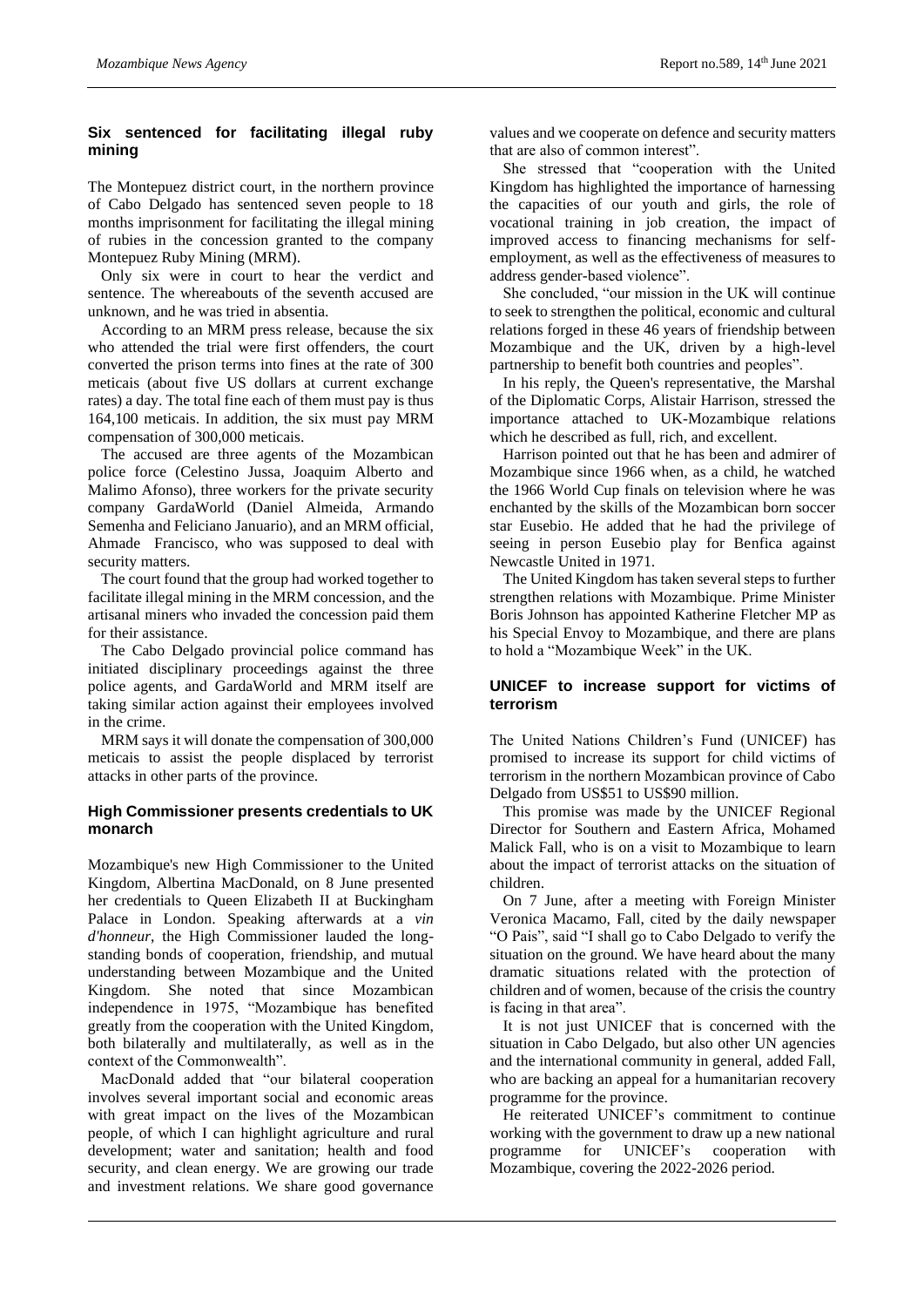#### **Mangrove forest to be restored**

The Mozambican government intends to restore mangrove forests over an area of 5,000 hectares across the country, by 2022, according to the national director of maritime and fishery policy, Felismina Antia. She was speaking on 8 June on a Radio Mozambique programme on World Oceans Day, celebrated this year under the theme "Innovation for a Sustainable Ocean".

The mangrove forests have been devastated over decades by the logging of mangrove trees largely for construction purposes. This leaves coastlines exposed to erosion, and damages fisheries production, since mangroves often serve as a nursery for juvenile fish and larval shellfish.

Antia said that, under the implementation of its sustainable development policies, the government was committed to restoring damaged areas of mangrove forest. "We have the commitment to restore about 5,000 hectares of mangrove. There is a high awareness across the country of the need to replant this marine ecosystem", she added.

Attempts will also be made to restore damaged coral reefs and sea grass meadows. "We have a strategy, being undertaken with our partners to restore all these ecosystems", said Antia.

"We feel that there is a positive rise in awareness among coastal communities and administrations along the coast", she stressed.

A further priority for the Ministry of the Sea, Inland Waters and Fisheries was to draw up a plan for organising the national maritime space. "This plan is one of the commitments made by the government to achieve the goals of conservation and sustainable intervention in the oceans", said Antia. Drawing up the plan is intended to strike a balance between the various uses of the sea, and a balance between economic benefits and the well-being of the marine environment.

A draft of the plan has been published on the Ministry's website, she said, and public consultation is under way, which will last until 16 June.

## **Forests being lost to produce wood fuel**

The southern province of Inhambane is losing about a thousand hectares of forest a year, mostly for the production of wood fuel, according to a report in the daily newspaper "O Pais".

According to Zacarias Cadre, the Inhambane Provincial Director of Territorial Development and of the Environment, the province's forestry resources are under pressure because of the insatiable demand for firewood and charcoal from Maputo city.

Areas close to Maputo have already been stripped of much of their tree cover, and wood fuel has become scarce in Gaza province too. So, the sellers of firewood and charcoal have moved further north and are cutting down trees at an alarming rate in Inhambane.

Despite all the talk about switching from wood fuel to gas, a very large number of Maputo households continue to depend on charcoal for cooking – a situation that was worsened by the sudden disappearance of bottles of cooking gas from the Maputo market in recent days. Many commercial establishments, such as bakeries and restaurants, are also dependent on wood fuel.

Indiscriminate logging to produce wood fuel is also worsening erosion in Inhambane's coastal districts, notably Massinga, Morrumbene, Inhassoro and Zavala.

Speaking on 5 June, the Inhambane provincial governor, Daniel Chapo, stressed that all citizens should be involved in protecting the environment. It was crucial to prevent erosion, he said, not only along the coast, but also in the interior, where uncontrolled bush fires are taking a heavy toll on the vegetation.

# **China donates vaccines to armed forces**

The Chinese armed forces on 3 June gave the Mozambican defence forces (FADM) 60,000 doses of vaccine against the Covid-19 respiratory disease. Signing the delivery note were the National Director of Military Health in the Mozambican Defence Ministry, Agueda Duarte, and the military attaché at the Chinese embassy, Zhou Zhe.

The ceremony was witnessed by the Defence and Health Ministers, Jaime Neto and Armindo Tiago, and by the Chinese ambassador, Wang Hejun.

Speaking immediately after the signing, Neto said the Chinese support will meet the vaccination needs of the FADM. "The vaccines we have just received", he declared, "will guarantee the effective immunisation of the Mozambican armed forces, thus allowing our troops to comply to the full of the missions attributed to them".

The vaccines will be delivered to the Health Ministry because 60,000 doses are more than the FADM requires and the Ministry will ensure that the surplus is distributed to other groups that require vaccination.

For his part, Wang said the Chinese armed forces had decided to offer the vaccines, because they understood that the needs of the FADM are urgent. He hoped that the vaccines "will create a shield of protection for members of the FADM, in complying with their noble mission of maintaining the security and stability of the nation".

This is the second donation of Chinese vaccines to Mozambique. In February, Mozambique received 200,000 doses of the vaccine produced by the Chinese company Sinopharm. The first people to receive this vaccine were Mozambican health professionals.

Wang said this was the fruit of "the deep friendship between the presidents (Filipe Nyusi and Xi Jinping) and between the two peoples".

In early March, the country received 484,000 doses of the Astra-Zeneca vaccine, produced in India under the name Covishield. 384,000 doses were obtained through the Covax initiative, coordinated by the World Health Organisation (WHO), and 100,000 were donated by the Indian government.

As of 24 May, according to Health Minister Armindo Tiago, 323,097 people had received at least one dose of vaccine against Covid-19, which is only two per cent of the target figure of 16 million.